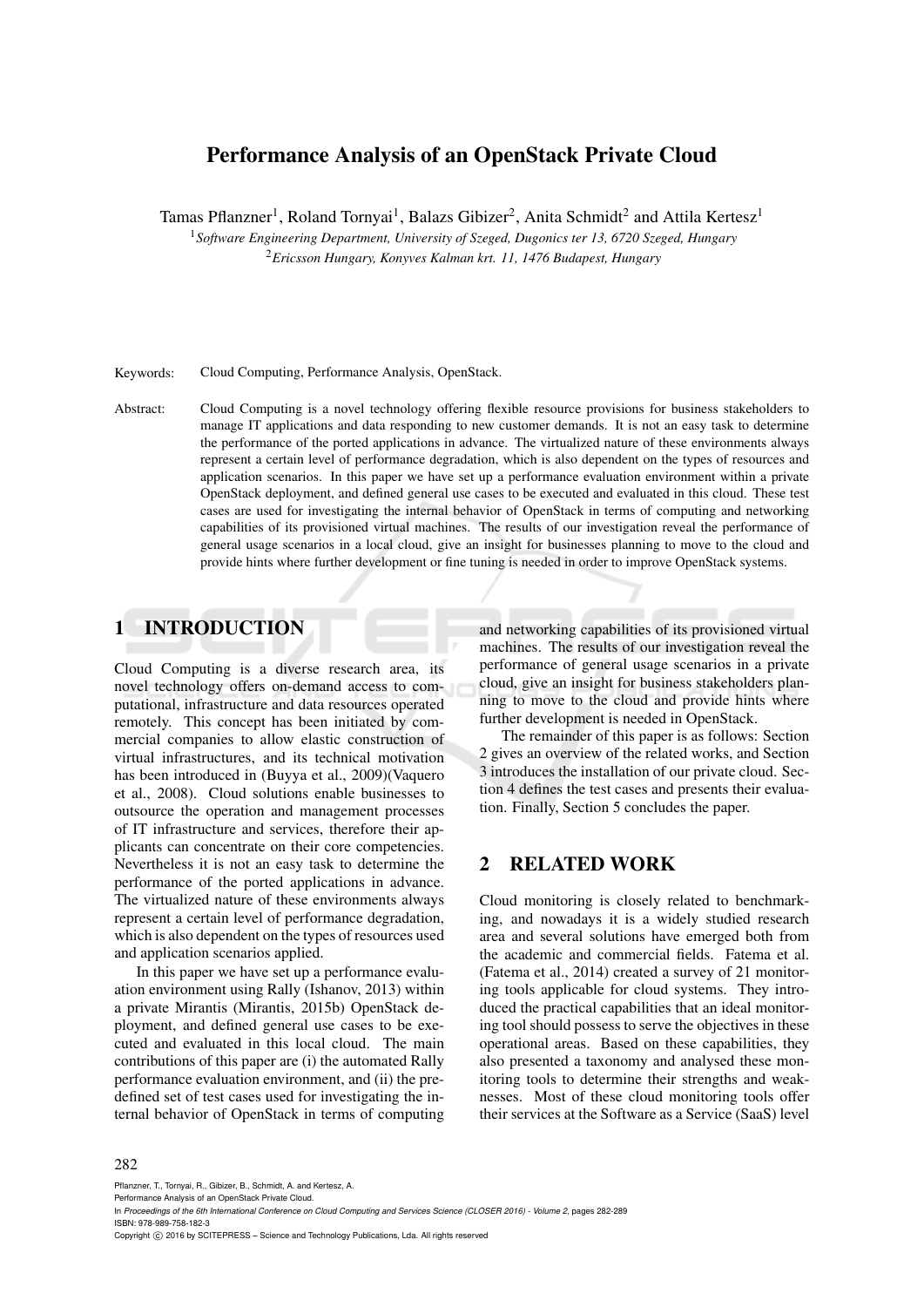that can be used to monitor third party cloud installations. To realize this, third party clouds must support the installation and execution of SaaS agents. Many cloud monitoring tools are capable of monitoring at the infrastructure and application levels, while some others can only monitor one of those levels.

Concerning cloud benchmarking, Ficco et al. (Ficco et al., 2015) defined the roles of benchmarking and monitoring of service performance in Cloud Computing, and presented a survey on related solutions. They argued that in general benchmarking tools should be more flexible, and the usage of a single performance index is not acceptable and workload definition should be customizable according to user specific needs. Leitner et al. (Leitner and Cito, 2014) performed a benchmarking of public cloud providers by setting up hypotheses relating to the nature of performance variations, and validated these hypotheses on Amazon EC2 and Google Compute Engine. With this study they showed that there were substantial differences in the performance of different public cloud providers. Our aim is to investigate a local, private cloud based on OpenStack.

The primary goal of the CloudHarmony (Cloudharmony, 2014) is to make cloud services comparable, therefore they provide objective, independent performance comparisons between different cloud providers. Using these data, customers can quickly compare providers and have reasonable expectations for cloud performance. However, CloudHarmony can only provide quantitative performance data in a raw form produced by benchmark tools and cannot present refined qualitative information created from processed benchmark results.

Ceilometer (OpenStack, 2015a) is an OpenStack project designed to provide an infrastructure to collect measurements within OpenStack so that only one agent is needed to collect the data. The primary targets of the project are monitoring and metering, but the framework can be extended to collect usage for other needs. Rally (Ishanov, 2013) is a more advanced solution for benchmarking and profiling OpenStackbased clouds. Its tools allow users or developers to specify some kind of synthetic workload to stresstest OpenStack clouds and get the low-level profiling results. Rally is able to collect monitored information about executing specific scenarios, like provisioning a thousand virtual machines (VM), and shows how a cloud performs on average in that environment. Since cloud operators typically do not run user workloads, therefore Rally provides an engine that allows developers to specify real-life workloads and runs on existing OpenStack clouds. The results generated from these kinds of benchmarks are more high level, but they allow users to identify bottlenecks on a specific cloud. In our work we used and extended Rally scenarios to benchmark our private cloud.

## 3 SETTING UP A PRIVATE CLOUD BASED ON OpenStack

OpenStack (OpenStack, 2015c) is a global collaboration of developers and cloud computing technologists producing the ubiquitous open source cloud computing platform for public and private clouds. It aims to deliver solutions for all types of clouds by being simple to implement, massively scalable, and feature rich. The technology consists of a series of interrelated projects delivering various components for a cloud infrastructure solution. It has 13 official distributions (OpenStack, 2015b), and we have chosen Mirantis (Mirantis, 2015b) for the base distribution of our private cloud, since it is the most flexible and open distribution of OpenStack. It integrates core Open-Stack, key related projects and third party plugins to offer community innovations with the testing, support and reliability of enterprise software.

When calculating resources for an OpenStack environment, we should consider the resources required for expanding our planned environment. This calculation can be done manually with the help of the example calculation (Mirantis, 2014a) or by an automatic tool, like the Bill of Materials calculator. The Open-Stack Hardware Bill of Materials (BOM) calculator (Mirantis, 2014b) helps anyone building a cloud to identify how much hardware and which server model they need to build compute services for a cloud. In our case we had some dedicated resources for setting up our planned cloud, therefore we only had to perform a validity check (Mirantis, 2015a) to be sure that our hardware pool is capable of hosting an OpenStack cloud. The parameters of our dedicated hardware are shown in Table 1.

Mirantis consists of three main components (Mirantis, 2015b): (i) Mirantis OpenStack hardened packages, (ii) Fuel for OpenStack, and (iii) Mirantis Support. The hardened packages include the core OpenStack projects, updated with each stable release of OpenStack, and supporting a broad range of operating systems, hypervisors, and deployment topologies, including support for high availability, fixes for reported but yet not merged defects to the community source, and Mirantis-developed packages, such as Sahara and Murano. Fuel is a lifecycle management application that deploys multiple OpenStack clouds from a single interface and then enables users to manage those clouds post deployment. One can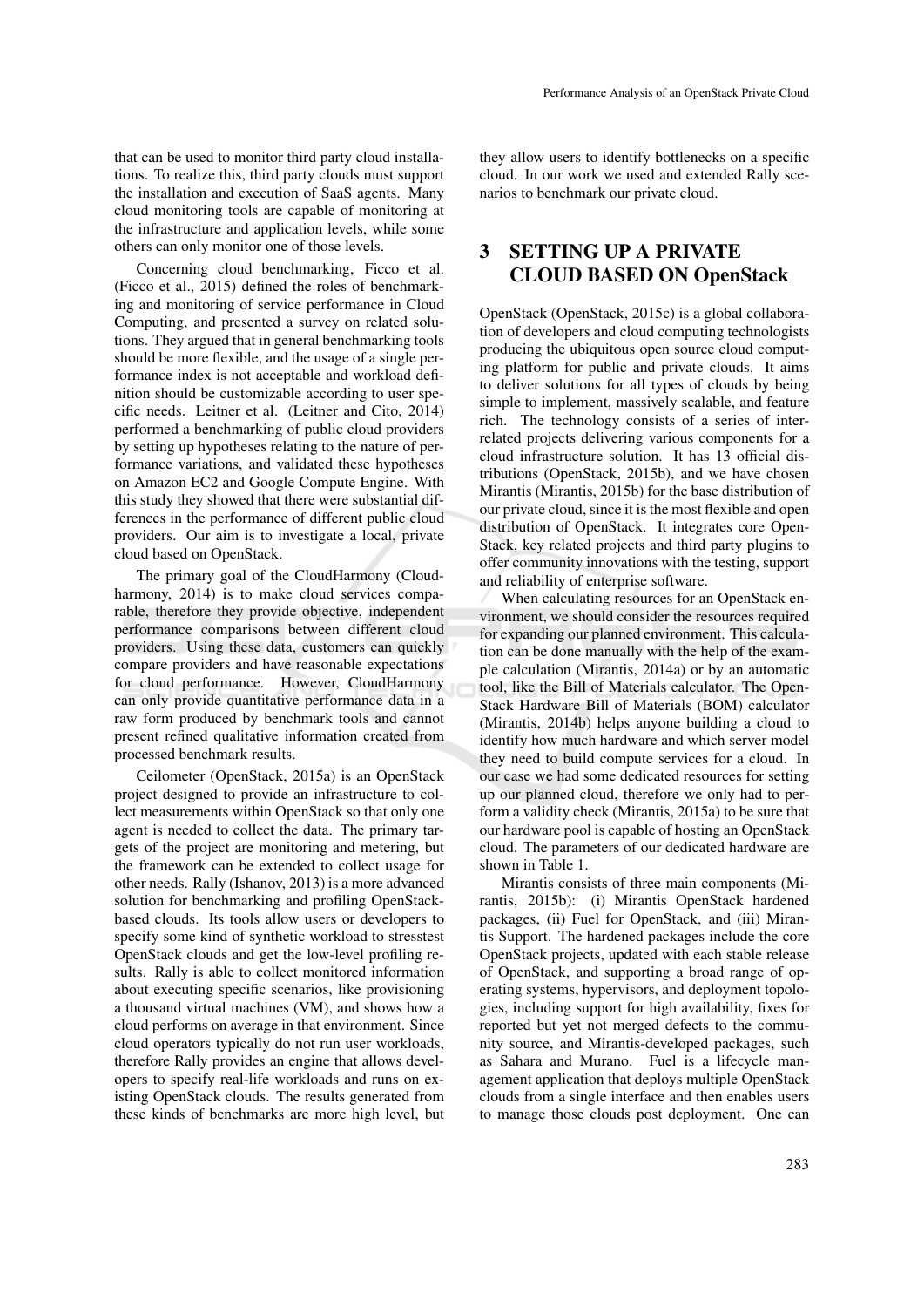|                             | Type 1                                         | Type 2                      |  |  |  |  |
|-----------------------------|------------------------------------------------|-----------------------------|--|--|--|--|
| System                      | <b>IBM BladeCenter HS21</b>                    | <b>BladeCenter LS21</b>     |  |  |  |  |
| <b>CPU</b>                  | 4x 2.4GHz Opt. 2216HE<br>8x 2.66GHz Xeon E5430 |                             |  |  |  |  |
| <b>RAM</b>                  | 4x 2GB, 8GB total                              | 4x 1GB, 4GB total           |  |  |  |  |
| <b>DISK</b>                 | 1 drive, 35GB total<br>1 drive, 68.4 GB total  |                             |  |  |  |  |
| <b>INTERFACE</b>            | $2x 1.0$ Gbps                                  |                             |  |  |  |  |
| Number of nodes by type     |                                                |                             |  |  |  |  |
| $3x$ Type 1                 |                                                | $1x$ Type $2$               |  |  |  |  |
|                             | $2x$ Type $1 + 8$ GB RAM, 16 GB total          | $1x$ Type $2 + 500$ GB DISK |  |  |  |  |
| $2x$ Type $1 + 700$ GB DISK |                                                |                             |  |  |  |  |

Table 1: Hardware parameters of our private OpenStack cloud.

add nodes, remove nodes, or even remove clouds, restoring those resources to the available resources pool, and it also eases the complexities of network and storage configurations through a simple-to-use graphical user experience. It includes tested reference architectures and an open library to ease configuration changes.

An OpenStack environment contains a set of specialized nodes and roles. When planning an Open-Stack deployment, a proper mix of node types must be determined and selected what roles will be installed on each, therefore each node should be assigned by a role denoting a specific component. Fuel is capable of deploying these roles to the nodes (Mirantis, 2015c) of our system. The most important nodes are the followings (Mirantis, 2015d): a Controller node initiates orchestration activities and offers important services like identity management, web dashboard and scheduler. A Compute node handles the VMs lifecycle and includes the nova-compute service that creates, manages and terminates virtual machine instances. Considering storage nodes, Cinder LVM is the default block storage backend for Cinder and Glance components (OpenStack, 2015e). Block storage can be used for database storage, expandable file system or providing a server with access to raw block level devices. Ceph is a scalable storage solution that replicates data across the other nodes, and it supports both object and block storage. The absolute minimum requirement for a highly-available OpenStack deployment is to allocate 4 nodes: 3 Controller nodes, combined with storage, and 1 Compute node. In production environments, it is highly recommended to separate storage nodes from controllers to avoid resource contention, isolate failure domains, and to be able to optimize hardware configurations for specific workloads.

To start the deployment process, we created some initial cloud installations with different configurations, in which we did not use all the available machines dedicated for our private cloud. These different configurations aimed at both non-HA and HA

systems, and we experimented with different network topologies like the basic nova-network flat DHCP and neutron with GRE segmentation. We also deployed the first environments with the default LVM storage, but later we switched to Ceph. Once we arrived to a reliable distribution of components, we created a short documentation about the configuration of our planned cloud system, and shared it with our colleagues at Ericsson. In order to arrive to a more enterprise-like cloud deployment, we changed the network settings to separate the management network from the storage and Compute network, because the storage network can produce big load of network traffic and it can slow down the management network. As a result we removed the storage roles from the controller nodes. Since we did not have big hard drives in these nodes, we did not lose significant storage capacity. Though in the OpenStack documentation the storage role is not recommended for the controllers, in a small cloud (having 4-10 nodes) it can be reasonable. Finally we arrived to the deployment shown in Table 2.

## PERFORMANCE ANALYSIS OF **OpenStack**

After reviewing and considering benchmarking solutions from the literature, we selected Rally (Open-Stack, 2015f) as the main benchmarking solution for the performance analysis of our private OpenStack cloud. We defined several scenarios to analyze the performance characteristics of our cloud. In some cases we also used the Python API of OpenStack (OpenStack, 2015d) to create specific test scenarios. In the following subsections we introduce these scenarios, and present the result of our experiments.

#### 4.1 Benchmarking Scenarios

OpenStack is a really big ecosystem of cooperative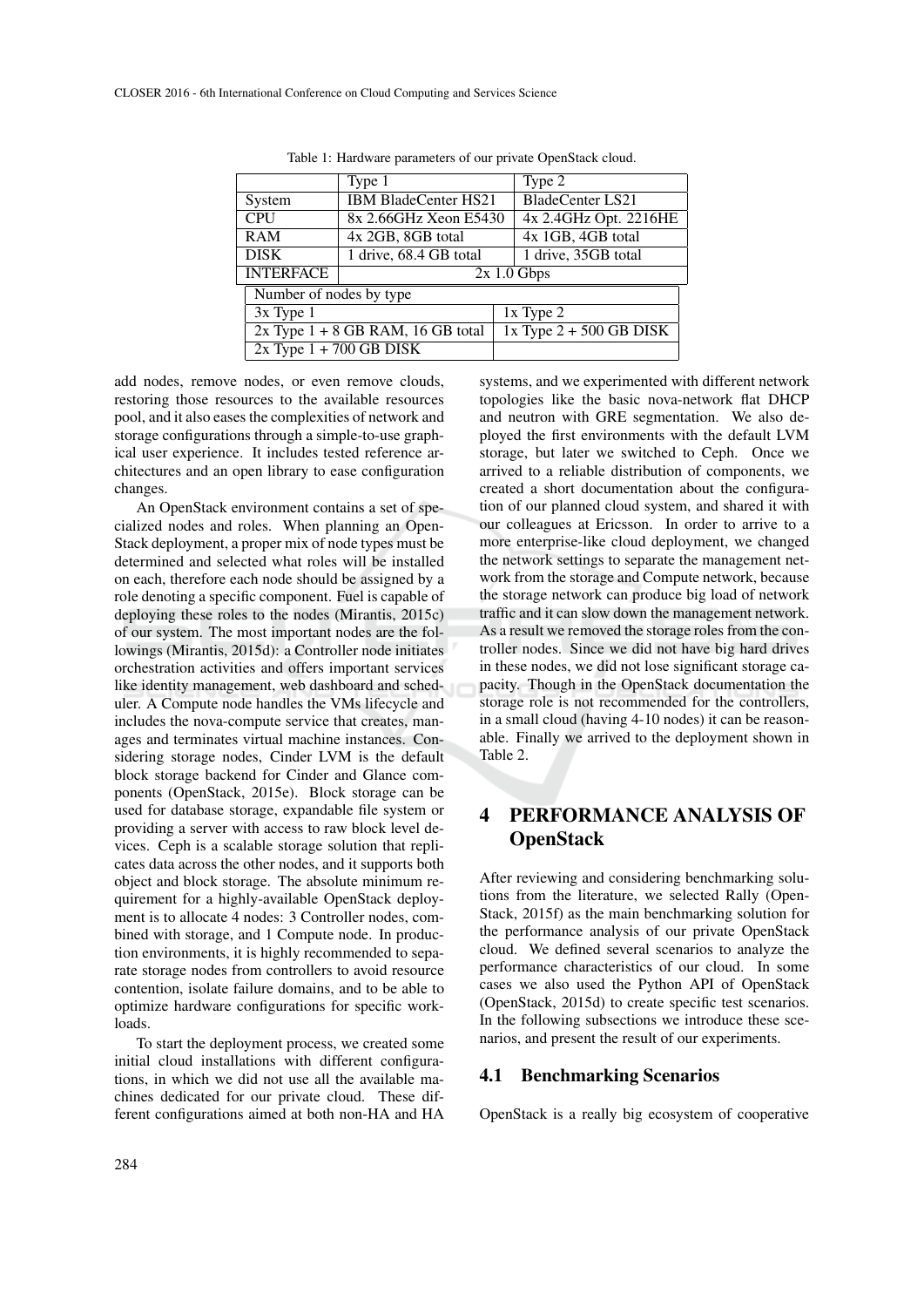| Mirantis 5.0.1 (OpenStack Icehouse) |  |  |  |  |
|-------------------------------------|--|--|--|--|
| Ceilometer, High Availibilty (HA)   |  |  |  |  |
| Ubuntu 12.04 LTS (Precise)          |  |  |  |  |
| <b>KVM</b>                          |  |  |  |  |
| Ceph                                |  |  |  |  |
| Network #1: Public, Storage, VM     |  |  |  |  |
| Network #2: Admin, Management       |  |  |  |  |
| $1x$ Type $2$                       |  |  |  |  |
| $2x$ Type 1                         |  |  |  |  |
| $1x$ Type $1$                       |  |  |  |  |
| $2x$ Type 1+8GB RAM                 |  |  |  |  |
| $2x$ Type $1 + 700$ GB DISK         |  |  |  |  |
| $1x$ Type $2 + 500$ GB DISK         |  |  |  |  |
|                                     |  |  |  |  |

Table 2: Deployment parameters of our private OpenStack cloud.

services, and when something fails, performs slowly or does not scale, it is really hard to answer questions on what, why and where it has happened. Rally (OpenStack, 2015f) can help to answer these questions, therefore it is used by developers to make sure that a newly developed code works fine and helps to improve OpenStack. Some typical use cases for Rally can help to configure OpenStack for a specific hardware, or they can show the OpenStack quality by time with historical data of benchmarks. Rally consists of 4 main components: Server Providers to handle VMs, Deploy Engines to deploy the OpenStack cloud, Verification to run tempest (or other tests), collect the results and present them in a human readable form, and Benchmark engine to write parameterized benchmark scenarios.

Our goal is to provide test cases that can measure the performance of a private cloud, could help in finding bottlenecks and can be used to ensure that our cloud will be working as expected in a close to real life utilization. The VM lifecycle handling (start, snapshot and stop), user handling, networks and migration will be in the focus of our benchmarking tests. In the first round of experiments we will benchmark specific parts of the cloud without stress testing other parts, and later these tests will be repeated with artificially generated stress on the system. As a future work, these test cases could be used to compare different infrastructure configurations, for example to compare the native OpenStack and Mirantis default settings, or other custom configurations.

In all scenarios we will use three types of VM flavors: (i) small (fS) - 1 VCPU; 1536 MB RAM, (ii) medium (fM) - 2 VCPU; 3072 MB RAM and (iii) big (fB) - 4 VCPU; 6144 MB RAM. The following OS images will be used for the testing VMs: Ubuntu, Xubuntu, CirrOS. Our basic test scenarios are the followings:

- 1. VM start and stop: The most basic VM operations are to start and stop a VM. In this scenario we perform these operations, and measure the time taken to start a VM and decommissioning it. The VM will be booted from image and from volume too.
- 2. VM start, create snapshot, stop: Creating a snapshot is an important feature of a cloud. Therefore in this scenario we start a VM, save a snapshot of the machine, then decommission it. The two subscenarios are when the VM is booted from an image and from a volume.
- 3. Create and delete image: The image creation and deletion are usual operations. In this case we measure the time taken to create a new VM image, and to delete an existing VM image file.
- 4. Create and attach volume: In this scenario we will test the storage performance by creating a volume and attaching it to a VM.
- 5. Create and delete networks: In this scenario we examine the networking behavior of the cloud by creating and removing networks.
- 6. Create and delete subnets: In this case we will measure subnet creation and deletion by creating a given number of subnets and then delete them.
- 7. Internal connection between VMs: In this scenario we will measure the internal connection reliability between VMs by transferring data between them.
- 8. External connection: In this scenario we will measure the external connection reliability by downloading and uploading 1 GB data from and to a remote location.
- 9. Migration: Migration is also an important feature of a cloud, therefore we will test live migration capabilities in this scenario.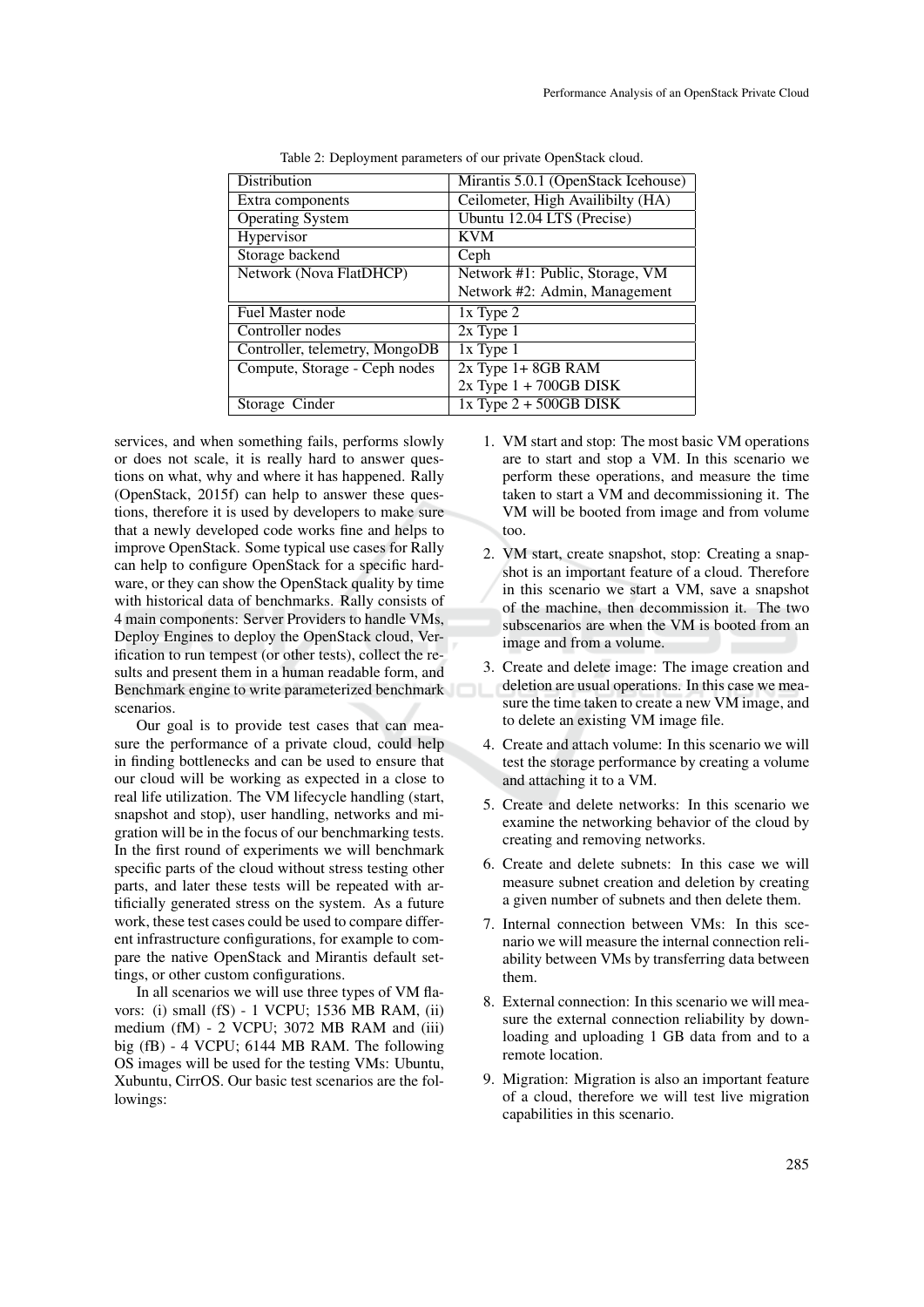To fully test the cloud environment, we need to examine the performance in scenarios with artificially generated background load, where specific operations could also affect the overall performance. Therefore we will examine the following cases:

- Concurrency: User handling and parallel operations are important in a cloud, so we will execute several scenarios concurrently.
- Stress: We will use dedicated stressing VMs (executing Phoronix benchmarks) to intensively use the allocated resources of the cloud, and measure how the VM behavior will change compared to the original scenarios.
- Disk: We will also perform scenarios with varying disk sizes. The basic test case scenarios will be executed in different circumstances, which are specified by the above three factors. As a result we have 8 test categories, but not all of them will be used for each scenario. Table 3 shows the defined test case categories.

| Category | Concurrency    | <b>Stress</b>  | Disk           |  |  |
|----------|----------------|----------------|----------------|--|--|
|          | N <sub>O</sub> | N <sub>O</sub> | N <sub>O</sub> |  |  |
|          | NO             | N <sub>O</sub> | <b>YES</b>     |  |  |
| κ        | <b>YES</b>     | N <sub>O</sub> | N <sub>O</sub> |  |  |
|          | <b>YES</b>     | N <sub>O</sub> | <b>YES</b>     |  |  |
|          | N <sub>O</sub> | <b>YES</b>     | N <sub>O</sub> |  |  |
|          | N <sub>O</sub> | <b>YES</b>     | <b>YES</b>     |  |  |
|          | <b>YES</b>     | <b>YES</b>     | N <sub>O</sub> |  |  |
|          | <b>YES</b>     | <b>YES</b>     | <b>YES</b>     |  |  |
|          |                |                |                |  |  |

Table 3: Test case categories for cloud benchmarking.

Concerning the built-in Rally scenarios, we had to create JSON parameter files that specify the details of the actual test. Nevertheless for an actual scenario we had different test cases, which had to be defined by different JSON parameters. Therefore we developed a Java application that is able to generate custom JSON description files for the different cases. The Java application has a Constants class, where the JSON parameters can be modified in one place, like the used image for the VMs or the flavors. The BaseScenario class represents a general scenario and defines some general methods like using different flavors or setting the concurrency of a test case. We created some other classes, which are used for the JSON generation with GSON (Google Java library to convert Java object to JSONs). Every scenario has its own Java class, for example the Scenario01 class, where we can define additional capabilities that are extensions to the general BaseScenario. To run test cases in an automated way, we used a bash script.

Because of the intensive development progress in the Rally development, we tried to use the latest version, but we also wanted to have all the used versions, in case an exact test recreation would be needed. That is why we have multiple Rally folders with different versions. The script iterates on all the folders in the Scenarios folder and generates HTML reports.

Concerning Scenario 7 and 8, we planned to use custom scripts inside Rally. We created these scripts, but we experienced problems related to network access during executing these cases. Rally generates special user accounts for each case, and sometimes in the custom scripts not all created entities can be modified or accessed. To overcome these problems, we used the OpenStack Python API to create custom scripts for these scenarios and execute them without using Rally.

#### 4.2 Evaluation Results

In this subsection we present the results of our performance analysis of our private OpenStack cloud installed at the Software Engineering Department (SED) of the University of Szeged, Hungary. Table 4 summarizes the measured values for all cases (in seconds), while Figure 1 shows the charts generated by Rally for a specific test cases of Scenario 2.

#### 4.3 Discussions

In Scenario 1 more than 95% of the execution time was spent on VM booting. The flavor of the VM made minimal difference in time, but in the concurrent cases the measurements with big flavors resulted in only 60% success ratio. Also in the concurrent cases the measured booting time was in average twice as much as in the non-current cases (4 VMs were started in the concurrent tests at the same time).

Within this scenario we also investigated booting from volume instead of an image. We found that the average booting time took 10% more in nonconcurrent cases, and more than 40% execution time increase in concurrent cases, and we also experienced higher deviations. The number of errors were also increased, the usual error type was: Block Device Mapping is Invalid.

Concerning different flavors for Scenario 2 we arrived to a similar conclusion, i.e. in the measured times there was minimal difference, but the concurrent test cases with big flavors had only 30% success rate. The image creation and VM booting had around 45% of the measured time each (as shown in Fig. 1). The concurrent executions almost doubled the measured time of the scenarios. For the second round of experiments using stressing VMs on the nodes, we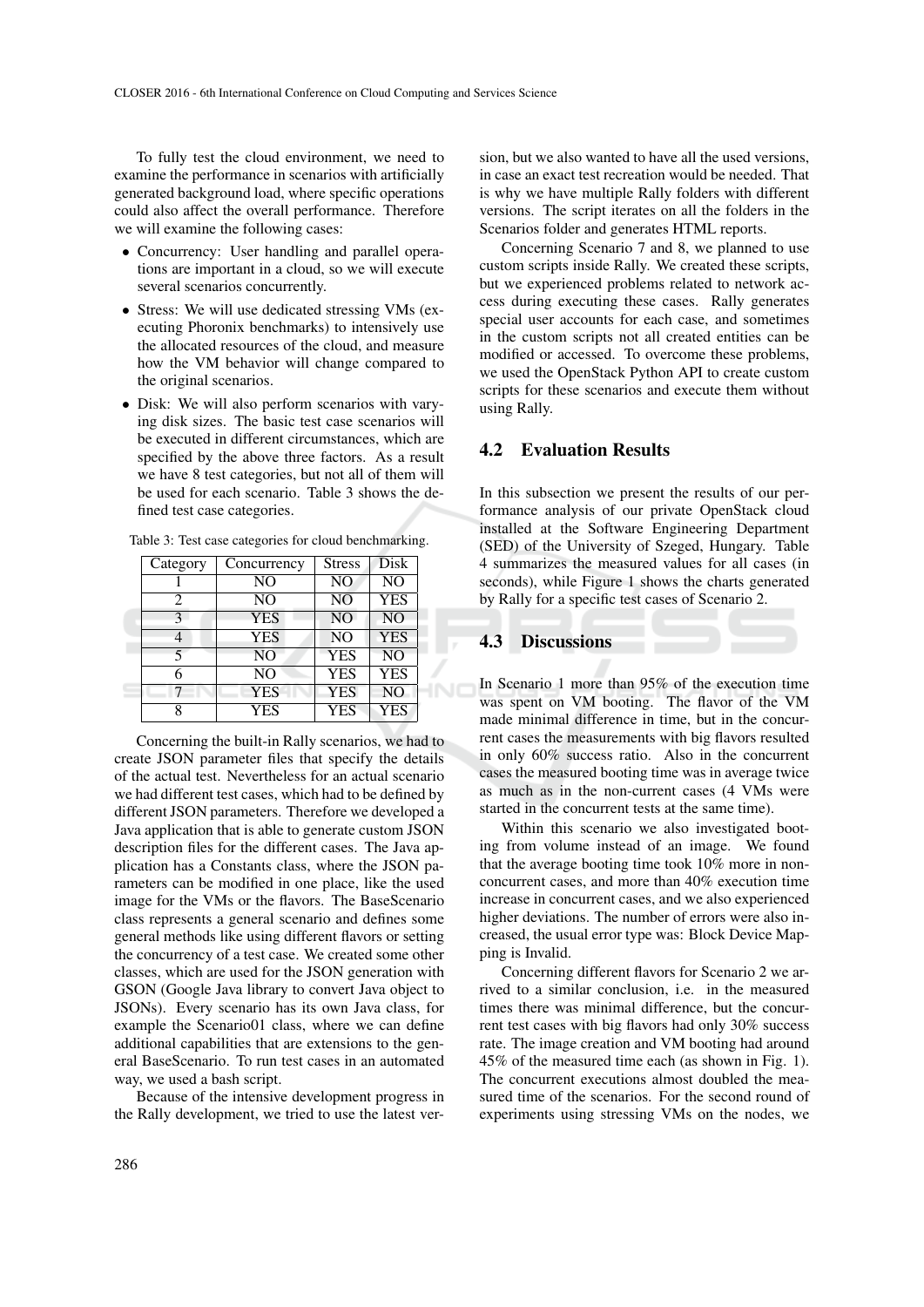| Scenario | No Stress                    |     |             |       | <b>Stress</b>                      |       |       |             |     |     |     |     |
|----------|------------------------------|-----|-------------|-------|------------------------------------|-------|-------|-------------|-----|-----|-----|-----|
|          | $\overline{N}$ o Concurrency |     | Concurrency |       | $\overline{\text{No}}$ Concurrency |       |       | Concurrency |     |     |     |     |
| number   | fS                           | fM  | fB          | fS    | fM                                 | fB    | fS    | fM          | fB  | fS  | fM  | fB  |
| 1/Image  | 87                           | 86  | 92          | 180   | 163                                | 158   | 119   | 105         | 126 | 307 | 164 | 191 |
| 1/Volume | 101                          | 101 | 109         | 290   | 208                                | 301   | 120   | 118         | 126 | 278 | 233 | 307 |
| 2        | 183                          | 189 | 185         | 316   | 329                                | 288   | 208   | 202         | 210 | 397 | 421 | 373 |
| 3        | 8                            |     | 11          |       | 7                                  |       |       | 12          |     |     |     |     |
| 5        | 0.304                        |     | 0.549       |       | 0.287                              |       | 0.426 |             |     |     |     |     |
| 6        | 0.598                        |     |             | 0.858 |                                    | 0.624 |       | 0.923       |     |     |     |     |
|          | Upload / Download            |     |             | N/A   |                                    |       |       |             |     |     |     |     |
|          | 32.079 / 246.398             |     |             | N/A   |                                    |       |       |             |     |     |     |     |
| 8        | 61.703                       |     |             | N/A   |                                    |       |       |             |     |     |     |     |
| 9        | 90                           | 96  | 97          | 165   | 181                                | N/A   | 110   | 109         | N/A | 203 | 214 | N/A |

Table 4: Summary of the performance analysis results.

experienced around 10% increase for non-concurrent cases and 30% increase for the concurrent ones.

In Scenario 3 image creation took most of the time, while deletion had 20% to 40% of the overall measurement time. In the concurrent cases it took around 1.5 times more to perform the same tasks. It is interesting that for the concurrent scenarios image deletion took longer than in the non-concurrent cases, compared to the performance degradation of image creation cases.

Concerning Scenario 4, all measurements have failed (due to timeout operations). After investigating the problem, we found that it seems to be a bug in Rally, since attaching volumes to VMs through the web interface works well, and can be performed within 1-2 seconds. Therefore we did not detail these results in Table 4.

In Scenario 5, for the concurrent cases we experienced around 10% increase in execution time for creating and deleting networks. The creation and deletion ratio not changed in a significant way, the deletion ratio raised from 30% to 35%.

In Scenario 6, we examined subnet management. Both in the non-concurrent and concurrent cases we experienced 40% failures due to tenant network unavailability. The concurrent cases took a bit more than twice as much time to perform.

Scenarios 7 and 8 have been implemented in customs scripts using the OpenStack Python API. The results for data transfers show that uploading to an external server was 10 times faster in average (because it was within the same building) than the downloading from a server (located in Germany). Concerning the internal connection between VMs within the cloud we found that it was twice slower than the external upload to a remote server within the building. During the data transfers we experienced a couple of errors with the following types: 113 - 'No route to host' and 111 - 'Connection refused'. These cases were rerun.

During the evaluation of Scenario 9 we had a hardware failure in one of the computing nodes, which resulted in high number of errors. Concerning the successful cases, we experienced nearly 50% time increase in concurrent cases to the non-concurrent ones.

# 5 CONCLUSION

Cloud computing offers on-demand access to computational, infrastructure and data resources operated from a remote source. This novel technology has opened new ways of flexible resource provisions for businesses to manage IT applications and data responding to new demands from customers. Nevertheless it is not an easy task to determine the performance of the ported applications in advance.

In this paper we proposed a set of general cloud test cases and evaluated a private OpenStack cloud deployment with a performance evaluation environment based on Rally. These test cases were used for investigating the internal behavior of OpenStack components in terms of computing and networking capabilities of its provisioned virtual machines.

The results of our investigation showed the performance of general usage scenarios in a local cloud. In general we can conclude that stressing a private cloud with targeted workloads does introduce some performance degradation, but the system returns to normal operation after the stressing load. We also experienced failures in certain cases, which means that fresh cloud deployments need to be fine-tuned for certain scenarios. We believe that we managed to give an insight of cloud behavior with our test cases for businesses planning to move to the cloud. In our future work will continue investigating OpenStack behavior with additional test cases derived from real world applications.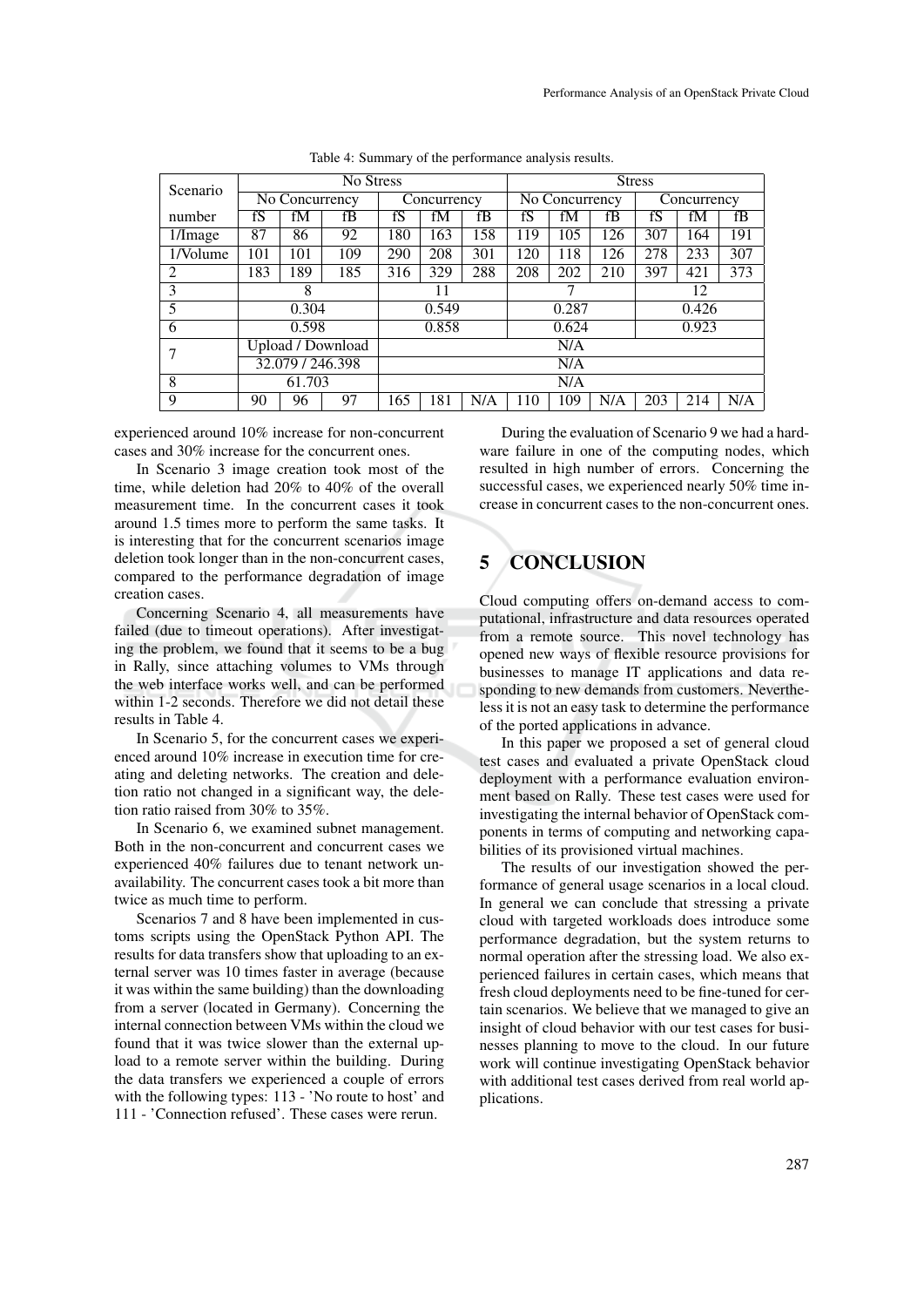# NovaServers.snapshot server (925.60s)

Details Overview Config

# **Charts for each Atomic Action**



Figure 1: Detailed results and charts for the concurrent test case of Scenario 2 with medium VM flavor.

### ACKNOWLEDGEMENTS

The research leading to these results has received funding from Ericsson Hungary Ltd.

### **REFERENCES**

Buyya, R., Yeo, C. S., Venugopal, S., Broberg, J., and Brandic, I. (2009). Cloud computing and emerging IT platforms: Vision, hype, and reality for delivering computing as the 5th utility. *Future Generation Comp. Syst*, 25(6):599–616.

- Cloudharmony (2014). Cloudharmony website, http:// cloudharmony.com, dec. 2014.
- Fatema, K., Emeakaroha, V. C., Healy, P. D., Morrison, J. P., and Lynn, T. (2014). A survey of cloud monitoring tools: Taxonomy, capabilities and objectives. *Journal of Parallel and Distributed Computing*, 74(10):2918 – 2933.
- Ficco, M., Rak, M., Venticinque, S., Tasquier, L., and Aversano, G. (2015). Cloud evaluation: Benchmarking and monitoring. In *Quantitative Assessments of Distributed Systems*, pages 175–199. John Wiley & Sons, Inc.
- Ishanov, K. (2013). Openstack benchmarking on softlayer with rally.
- Leitner, P. and Cito, J. (2014). Patterns in the chaos a study